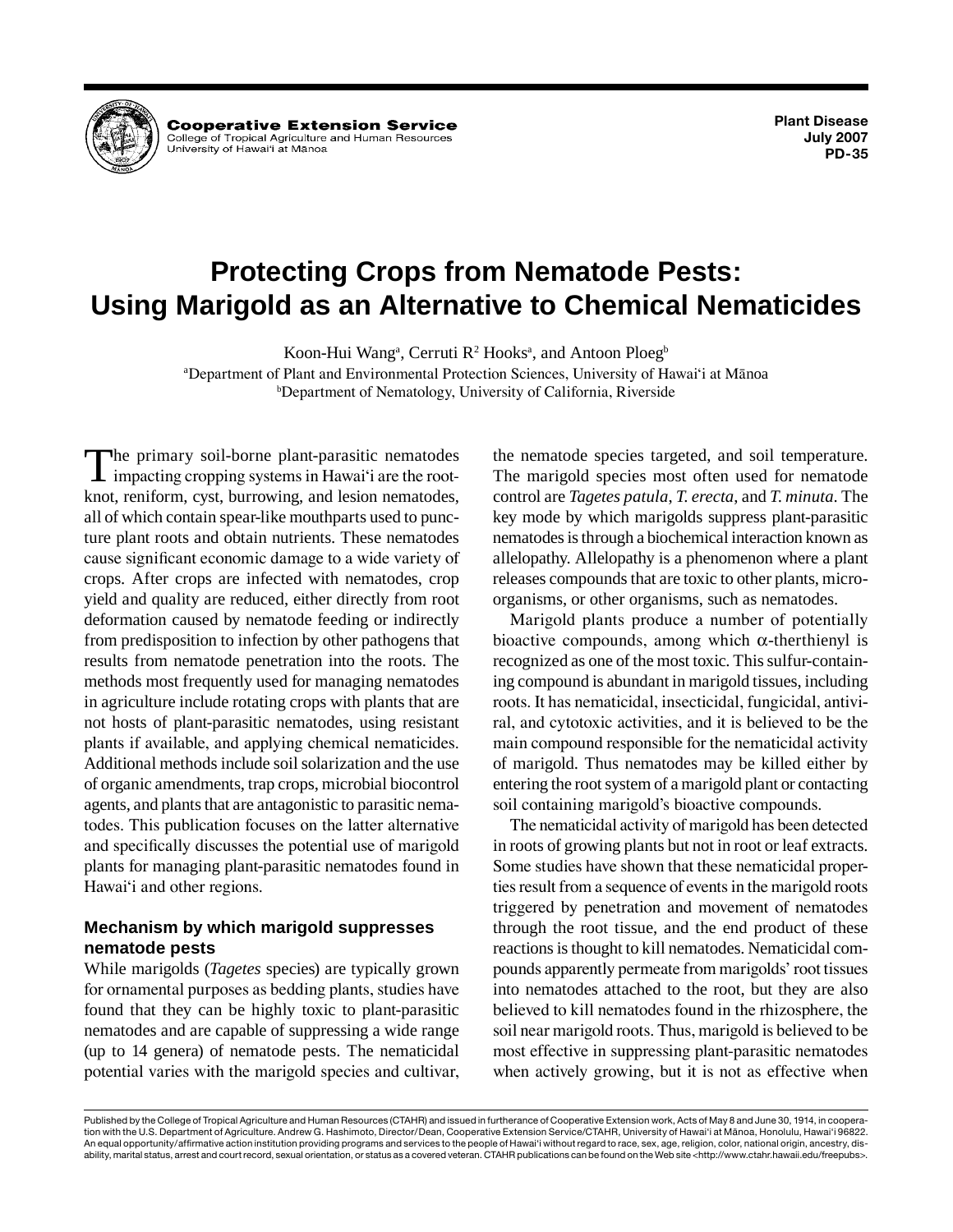

**Figure 1. A patch of marigold,** *Tagetes patula* **'Single Gold' at the early flowering stage. Behind it is a border row of a sorghum sudangrass hybrid.** *Photo: C.R.R. Hooks*

incorporated as crop residues or root extracts. Several other plants with nematicidal properties, including sunn hemp (*Crotalaria juncea*), are believed to release nematicidal compounds when incorporated into the soil and thus do not require root penetration to effectively kill nematodes.

Some researchers believe that marigold root exudates prevent the nematodes from developing and their eggs from hatching. However, the nematode species and growth stages suppressed by marigold vary with the marigold species. For example, *Tagetes patula* 'Single Gold' (synonym: 'Groundcover') (Figure 1) is an extremely poor host of the root-knot nematode, and there is limited penetration and development by this nematode on this plant. However, another marigold species, *T. erecta*  'Cracker Jack' (Figure 2), behaved as a trap crop: rootknot nematodes were attracted to and entered its roots, but the development of their offspring was impeded. In other cases, marigolds may behave as a trap crop by allowing penetration of nematodes but inhibiting their subsequent development and reproduction.

# **Knowing the marigold and identifying the targeted nematode species**

It is critically important to know which nematode species is responsible for crop damage before selecting a marigold plant. The bioactive compounds of different marigold species and cultivars may differ in composition, quality, and quantity. Thus, certain species may be highly effective against one nematode species but have limited to no impact on or possibly increase populations of other plant-parasitic nematodes. Table 1 summarizes the genera of nematodes commonly found in Hawai'i and the marigold cultivars that are resistant to these nematodes. *Tagetes patula* 'Single Gold', *T.* hybrid 'Polynema', and *T. erecta* 'Cracker Jack' effectively suppressed four root-knot nematode species: *Meloidogyne arenaria*, *M. incognita*, *M. javanica*, and *M. hapla*. Research-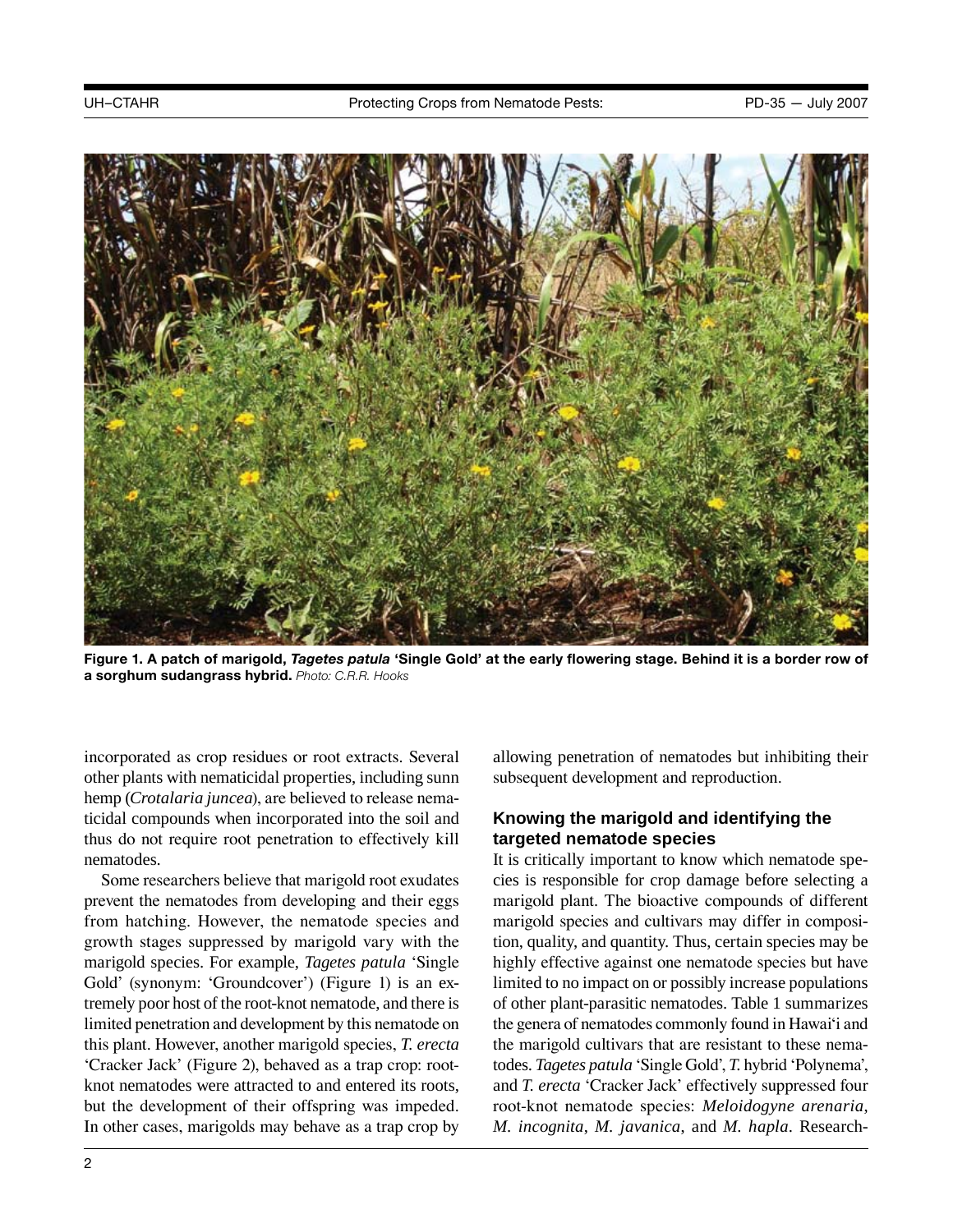

**Figure 2. Flowering marigold** *Tagetes erecta* **'Cracker Jack' interplanted with cauliflower.** *Photo: C.R.R. Hooks*

ers in Hawai'i reported that marigolds 'Polynema' and 'Cracker Jack' are good hosts for reniform nematodes but that marigold *T. patula* 'Boy-O-Boy' suppresses reniform nematode populations. Root-knot and reniform nematodes are commonly found infesting agricultural fields in Hawai'i; therefore, marigold 'Single Gold' is recommended for use in fields containing populations of both these nematodes. Field experiments conducted in California showed that growing marigold 'Single Gold' consistently suppressed root-knot nematode and, consequently, lowered root galling of tomato grown over several subsequent seasons and increased tomato yield by about 50 percent. In Hawai'i, researchers found that *T. patula* was the most effective cover crop for improving taro (*Colocastia esculenta*) yields among 22 cover crops tested in fields infested with *M. javanica*.

The marigold *T. patula* also suppresses lesion nematodes, *Pratylenchus penetrans* and *P. pratensis*, which are parasites of ornamentals, coffee, and other important crops. *Tagetes erecta* lowered levels of burrowing (*Radopholus similis*), spiral (*Helicotylenchus multicinctus*), and lance (*Hoplolaimus indicus*) nematodes when intercropped with a highly susceptible banana crop. *Tagetes erecta* produces more biomass than several cultivars of *T. patula* and thus establishes well in the field, making it ideal for use as a cover crop. However, *T. patula* 'Single Gold' can also generate a significant amount of biomass, similar to *T. erecta* 'Cracker Jack', and thus may be an ideal marigold cover crop.

# **How to use marigold for nematode suppression**

It is important to know that  $\alpha$ -terthienyl compounds in marigold have limited nematicidal activity when incorporated into the soil. Only living marigold root systems exhibit significant nematicidal properties. For example, even though a *Tagetes patula* 'Single Gold' crop consistently suppressed a diverse range of plant-parasitic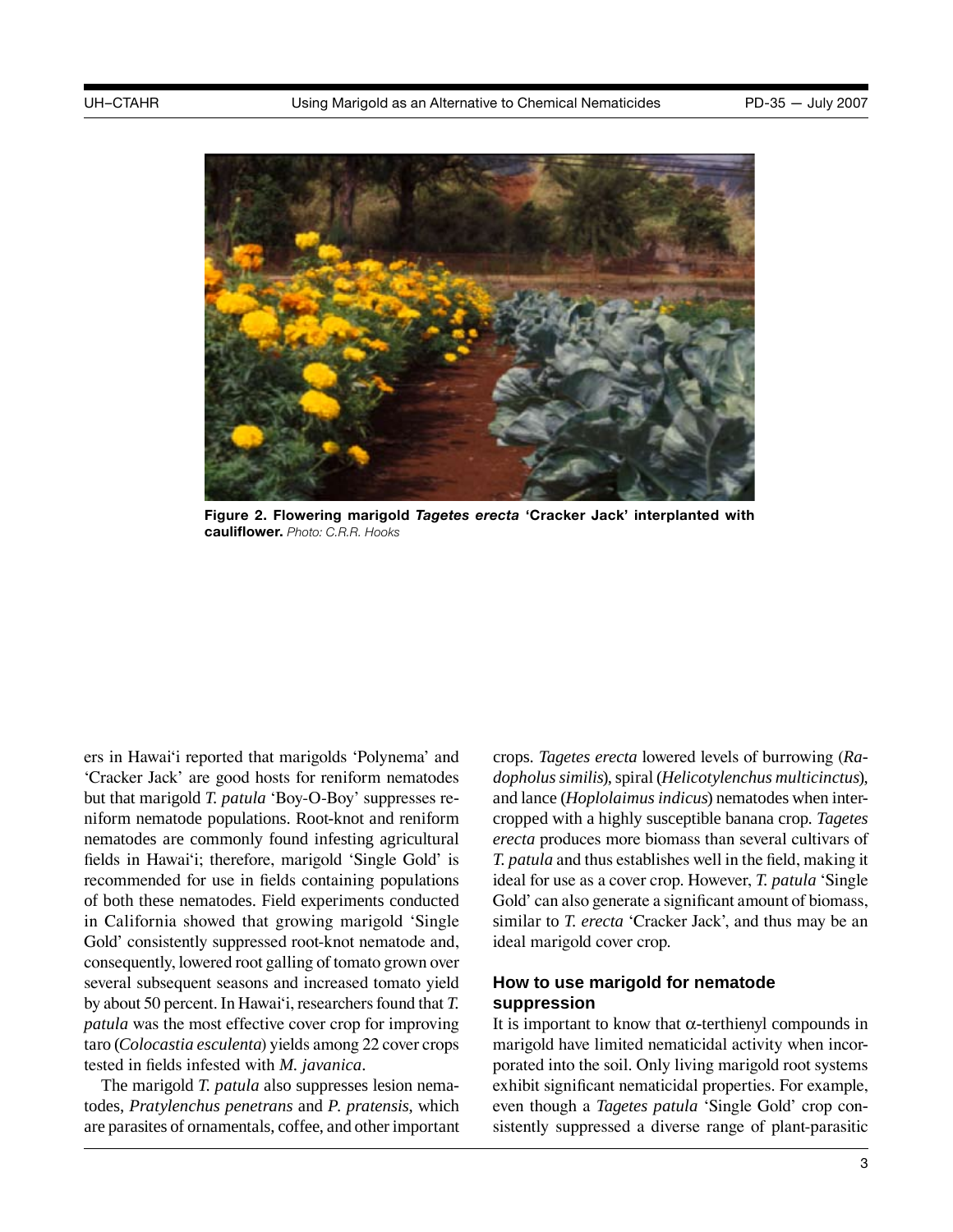| Marigold                      | Root-knot <sup>z</sup> | Reniform <sup>y</sup> | Burrowing <sup>x</sup> | Lesion <sup>w</sup> |
|-------------------------------|------------------------|-----------------------|------------------------|---------------------|
| Tagetes patula                | ٠                      |                       |                        | R                   |
| Tagetes patula 'Single Gold'  | $R^v$                  | $\mathsf{v}$          |                        |                     |
| Tagetes patula 'Boy-O-Boy'    |                        | R                     |                        |                     |
| Tagetes hybrid 'Polynema'     | R                      | S                     | -                      |                     |
| Tagetes erecta                | ۰                      |                       | $R^u$                  |                     |
| Tagetes erecta 'Cracker Jack' | R                      | S                     |                        | R                   |
| Tagetes signata               | R                      |                       |                        |                     |

**Table 1. Susceptibility of several marigold cultivars to some commonly occurring plant-parasitic nematodes in Hawai'i at temperatures less than 30°C.**

z *Meloidogyne incognita, M. javanica, M. arenaria,* and *M. hapla*.

y *Rotylenchulus reniformis*

x *Radopholus similis*

w *Pratylenchus penetrans* and *P. pratensis*

 $v$  R = resistant, S = susceptible,  $-$  = undetermined.

u Resistant but fail to suppress the nematodes when planted between burrowing nematode infected and non-infected plants.

nematodes, when residues were incorporated into the soil it did not suppress the root-knot nematode as well. The critical stage for marigold suppressive effect is during its growth. Therefore, to maximize the nematicidal activities of marigold, it should not be tilled in until fully established (3–4 months). As such, marigolds are typically grown as a cover crop or planted in rotation with the cash crop to manage nematodes.

In situations where farmers have a small acreage and cannot afford to have land out of production, rotating marigolds with their cash crops might not be practical or economically feasible, especially if there is no direct economic return from planting marigold. An alternative approach is to use marigold as an intercrop. This approach may not be as potent as applying a nematicide directly into the root zone of a cash crop, but because the nematicidal activity of marigold should permeate to surrounding soils, there will be some nematode suppression in the neighboring cash crop. For example, intercropping banana with marigolds 'Cracker Jack' and 'Single Gold' reduced population densities of *Meloidogyne*, *Radopholus*, *Rotylenchulus*, and *Pratylenchus* nematodes and reduced banana root damage. In another study, intercropping sugarcane with *T. erecta* reduced population densities of spiral nematodes and increased sugarcane yield and quality. Tomato infections by the false root-knot nematode were reduced in a tomato and 'Cracker Jack' intercrop compared to tomato monoculture.

#### **Effects of marigold on non-target organisms**

Although marigold plants produce nematicidal compounds, their root extracts were found to have no suppressive effect on several other soil microorganisms. Further, although incorporating marigold residues into the soil does not enhance the nematicidal effect, it may enhance propagules of nematophagous (nematode-trapping) fungi that adhere to or prey on nematodes. Once attached, the fungal hyphae penetrate the nematode, utilize it as a source of food, and thus kill it. When marigold residues were incorporated into the soil of a pineapple field, nematodeantagonistic activity was enhanced, but this was not sufficient to suppress populations of reniform nematodes.

### **Effect of temperature on marigold nematicidal activity**

The level of nematode suppression by marigold is affected by temperature. For example, marigold 'Single Gold', *T. patula* 'Tangerine', and *T. erecta* 'Flor de Muerto' suppressed root-knot nematode infection on subsequent tomato plants compared to a fallow treatment at 20–30°C. However, *T. signata* 'Tangerine Gem' and *T.* hybrid 'Polynema' failed to suppress *M. incognita* at temperatures higher than 30°C. *T. erecta* 'Cracker Jack' only reduced *M. incognita* densities at temperatures ranging from 10 to 30°C. Thus it is critical to take in consideration the agro-climate of an area when selecting a marigold species for nematode suppression.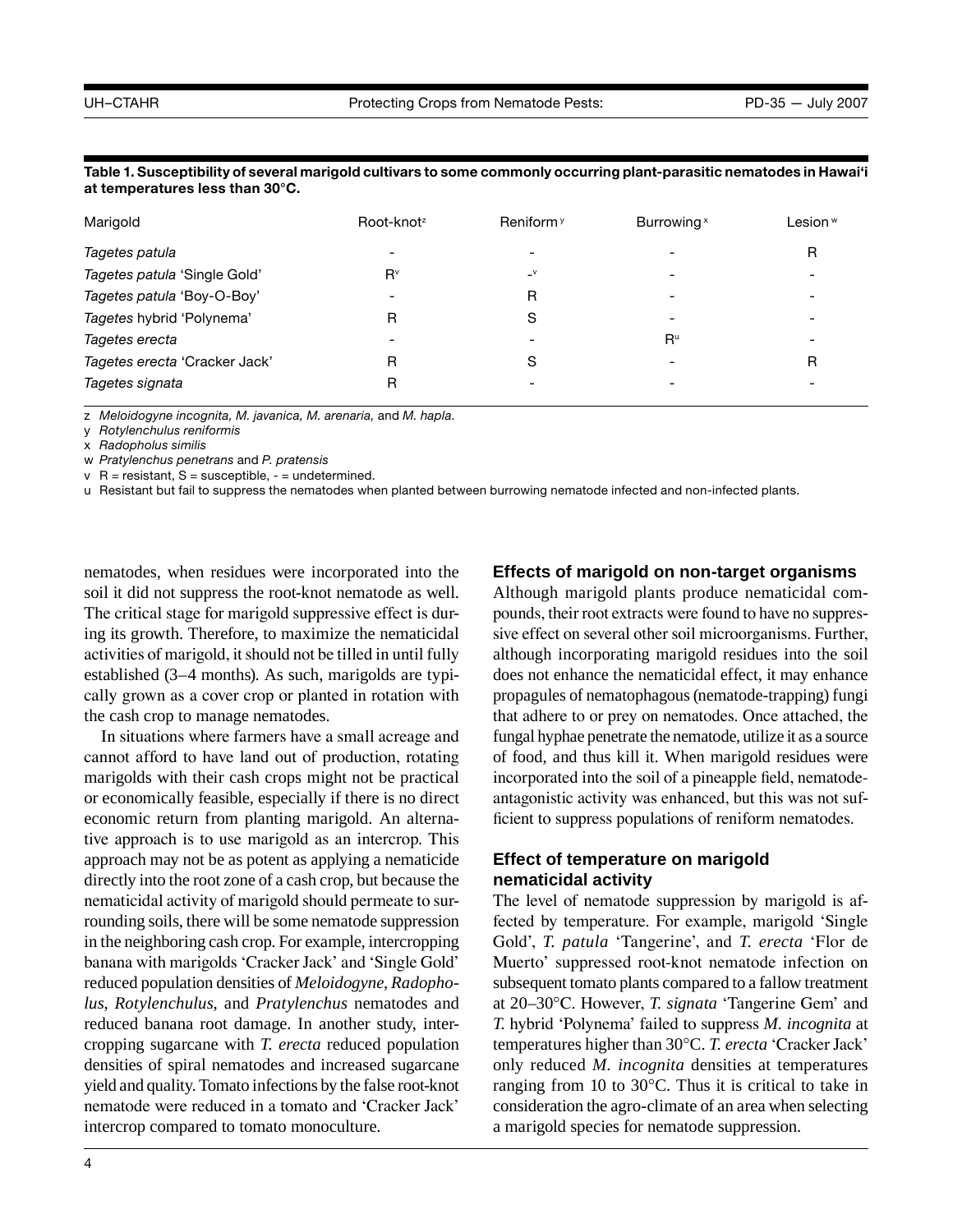# **Limitations on and concerns about using marigold for nematode suppression**

Marigolds are sensitive to day-length, having what is called short-day photoperiodism. In general, the plant remains vegetative when days are long and flowers when days are short. Because Hawai'i's day-length is generally short compared to the summer months of temperate zones, marigolds with a strong sensitivity to short-day photoperiod tend to flower quickly even during our longest days.

Different marigold species have different sensitivity to day-length. *Tagetes patula* has a stronger response and flowers more readily than *T. erecta*. Thus *T. patula* 'Boy-O-Boy' may not serve as a good cover crop in Hawai'i because it starts to bloom before establishing much biomass, even when planted during the summer. *T. erecta* is less sensitive to photoperiod, remaining vegetative when day-length is above 12.5–13 hours. Therefore, *T. erecta*  'Cracker Jack' can produce considerable biomass during the summer in Hawai'i, establishing a more extensive root system that can suppress substantially greater numbers of plant-parasitic nematodes.

Marigold can serve as a host for some other pests, such as thrips and *s*pider mites. Spider mites especially can be a problem during hot, dry weather. Some marigold varieties, such as *T. patula* 'Single Orange Scarleteade', are very susceptible to mites. Thrips can be a major problem because they can transmit tomato spotted wilt virus (TMSV), a serious virus disease of a wide range of vegetable crops including tomato and peppers. Other diseases of marigold include damping off *(Pythium* and *Rhizoctonia*), grey mold (*Botrytis*) of flowers, southern bacterial wilt (*Pseudomonus solanacearium*), and bacterial leaf spot (*Pseudomonas syringae* var. *tagetes*). These can be problems when marigold is intercropped with plants susceptible to these pathogens.

Plant-parasitic nematodes generally have a wide host range, and it is therefore important that the marigold crop is free of weeds. Otherwise, nematodes may survive and multiply on the weeds' roots. If weeds are not well controlled, nematode management by marigold may be ineffective. The disadvantage of using marigold as an intercrop is that chemical herbicides are typically compatible with nematicide application but may not be used in a cash crop intercropped with marigold because the herbicide sprays may stunt or kill the marigold. The difficulties associated with weed control may limit its adoption by growers. Further, if sown as an intercrop in a low growing vegetable production system, and not properly managed, marigolds themselves may act as weeds by competing with the cash crop for nutrients, water, and light.

Marigold seeds generally are purchased for ornamental purposes and typically are expensive. It may be very costly to purchase enough seeds to use marigold as a cover crop for nematode suppression, especially when the lack of direct return from using marigold as a rotation crop is considered. Some marigold varieties used in poultry feed are less expensive, but the cost can be high for a large-scale planting. However, marigold plants produce a large number of seeds that can easily be harvested from mature plants. This allows growers to readily produce their own marigold seed supply.

Another potentially negative aspect of growing marigold is that the seeds are plentiful at maturity, readily self-reseeding, light, and easily wind-blown. This can be a problem for those who don't want the marigold to spread to other areas.

#### **Recommendation for marigold as a cover crop for nematode suppression**

Marigold can conveniently be grown as part of a multicrop system, rotated or grown as an intercrop with other plants. In these cases, marigold should be seeded to obtain a high plant population and grown for its full vegetative growth period, at the end of which it can be incorporated into the soil as a green manure, thereby increasing soil organic matter. *Tagetes erecta* 'Cracker Jack' or *T. patula '*Single Gold' may be sown at 20 plants/m2 (either broadcast or seeded in rows). A marigold cover crop can be grown for two to four months during the summer season, most timely period being right after termination of a spring vegetable crop. If thrips are potentially problematic, the marigold crop should be terminated before it fully blooms to avoid thrips buildup. Marigold may also be interplanted, but growing it in rotation has advantages. Marigold intercrops can reduce vegetable crop yields because of the need to set aside some of the field for growing marigold. Also, competition with the vegetable crop can cause some yield reduction. However, growers can consider intercropping banana and marigold due to the wide spacing in a banana planting system. After planting, marigolds should be irrigated by drip irrigation or through low-pressure sprinkler heads, as high-pressure irrigation may prevent young plants from fully establishing.